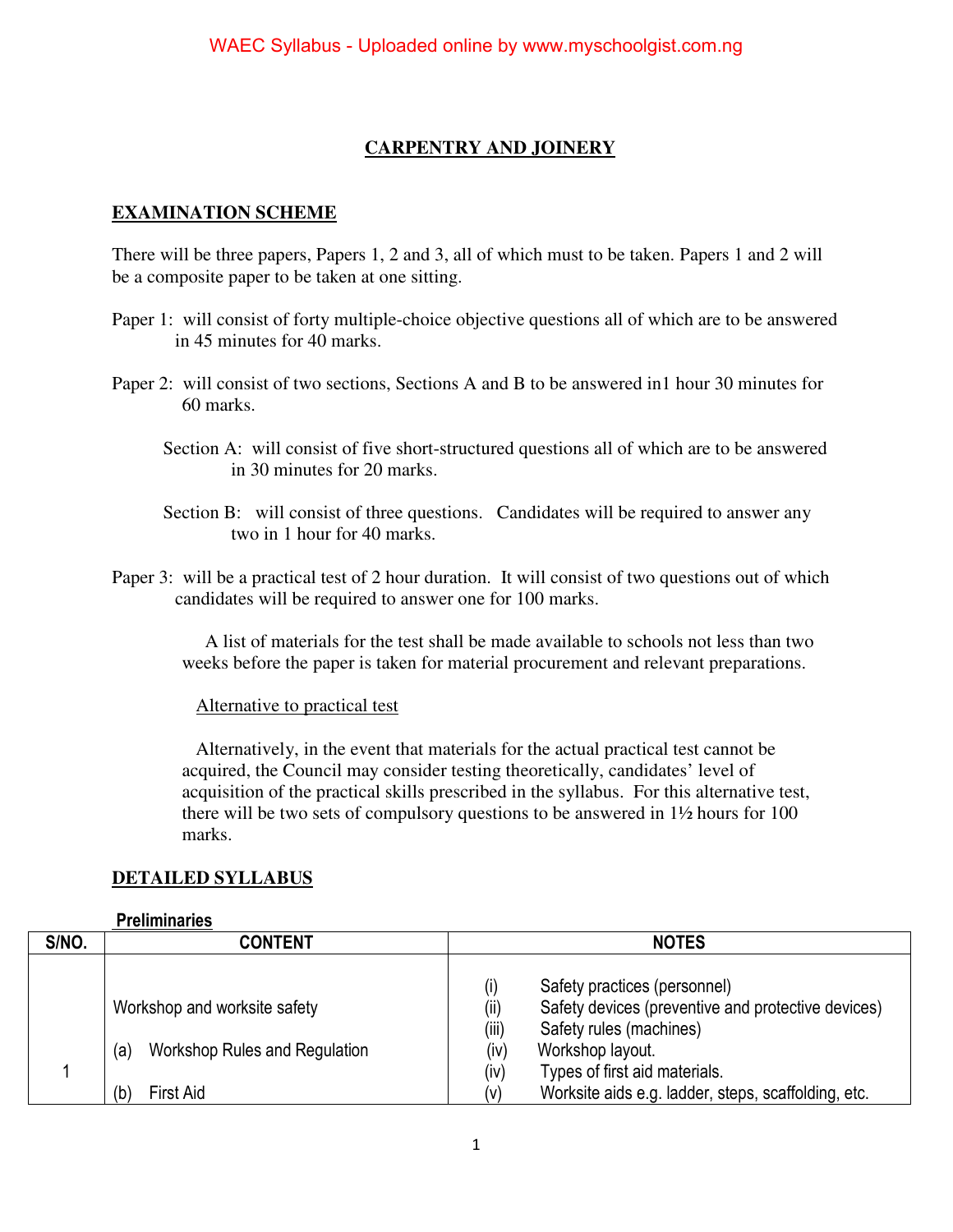|                |                                 | (vi)   | Worksite hazards                                                                                  |
|----------------|---------------------------------|--------|---------------------------------------------------------------------------------------------------|
|                | <b>Worksite Safety</b><br>(c)   | (vii)  | Safety precautions in worksite.                                                                   |
|                |                                 |        |                                                                                                   |
| $\overline{2}$ | Tools, Machines and Maintenance | (i)    | Woodwork hand tools (e.g., cutting tool, drilling tools,<br>measuring and marking out tools, etc) |
|                | <b>Hand Tools</b><br>(a)        | (ii)   | Types of portable power tools e.g. jigsaw, sanders,<br>portable power saws, etc.                  |
|                | Portable power tools and<br>(b) | (iii)  | Uses of hand tools and portable power tools.                                                      |
|                | maintenance                     | (iv)   | Maintenance and precautionary measures for hand<br>tools.                                         |
|                | Machines and maintenance<br>(c) | (v)    | Sketches of hand tools or portable power tools may                                                |
|                |                                 |        | be required.                                                                                      |
|                |                                 | (vi)   | Types and uses of machines in carpentry and<br>joinery workshop.                                  |
|                | Materials: types and uses of    | (i)    | Growth and structure of timber.                                                                   |
|                |                                 | (i)    | Conversion, seasoning and uses of timber.                                                         |
|                | Timber;<br>(a)                  | (iii)  | Common defects in timber and their remedies.                                                      |
|                |                                 | (iv)   | Reasons for seasoning timber.                                                                     |
|                | Adhesives;<br>(b)               | (v)    | Preservation and preservatives.                                                                   |
| 3              |                                 | (vi)   | Veneer and manufactured boards.                                                                   |
|                | (c)<br>Ironmongery.             | (vii)  | Types of adhesives; uses and characteristics                                                      |
|                | e.t.c                           |        | (e.g. animal glue, casein glue, ureaformaldehyde).                                                |
|                |                                 | (viii) | Types of ironmongery (sketches may be required)                                                   |
|                |                                 |        | e.g. screws, nails, hinges and locks.                                                             |
|                |                                 | (ix)   | fixing of hinges and locks (specification for                                                     |
|                |                                 |        | ordering nails may be required).                                                                  |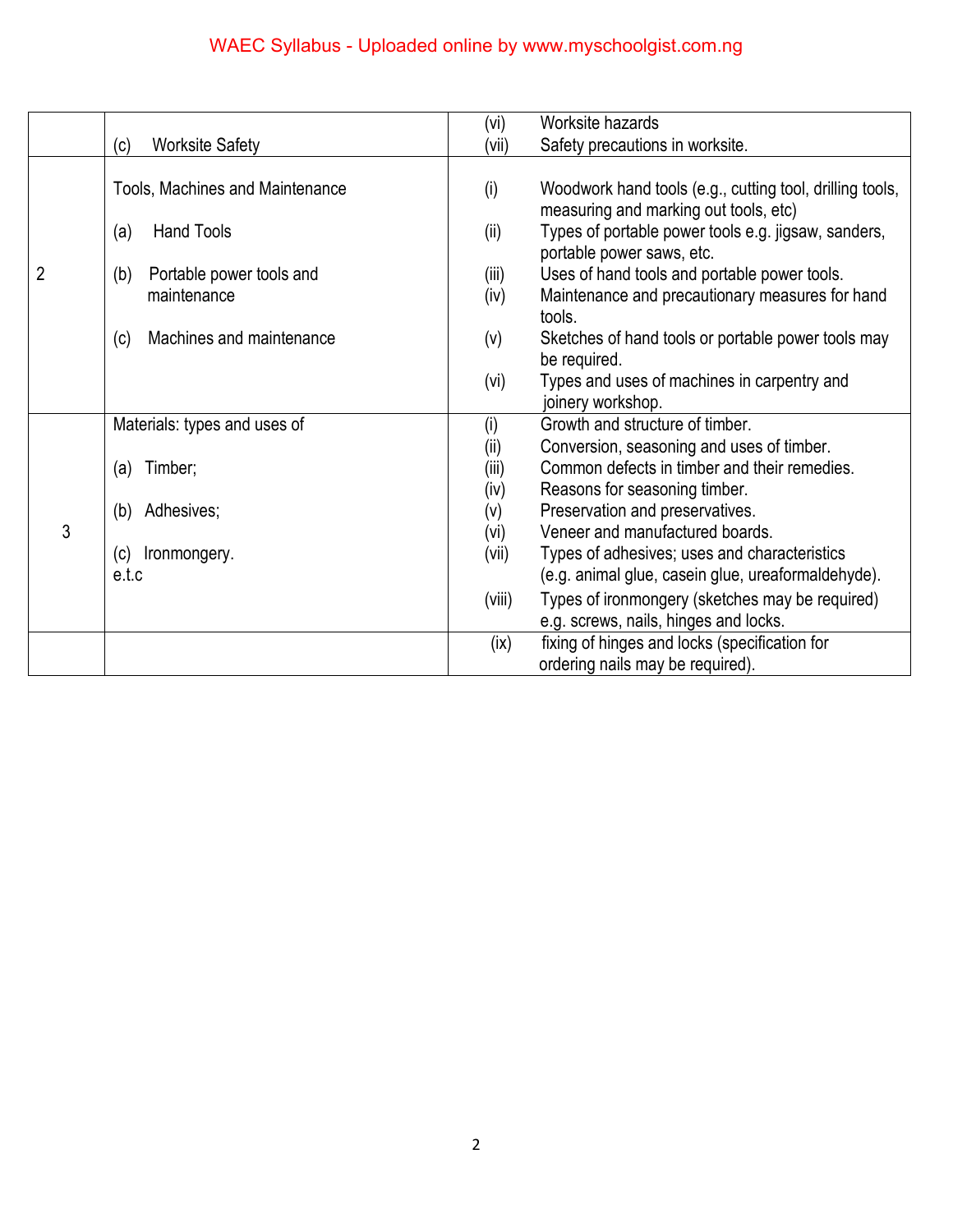| 4       | <b>Construction principles and Techniques</b><br>(a) Timber preparation<br>(b) Joints<br>(c) Doors and windows<br>(d) Form work and centering<br>(e) Estimating and costing<br>Wall paneling, cladding and<br>(f)<br>partitioning<br>(g) Pre-fabricated building<br>(h) Stairs, handrail and balusters<br>Scaffolding and ladder<br>(i)<br><b>Estimation and costing</b><br>(j) | Sequence of timber preparation to sizes (plane<br>(i)<br>woodsurface to flatness and edge to<br>planesquareness).<br>Sketching and developing of working drawing.<br>(i)<br>Interpreting simple working drawings of wood<br>(iii)<br>projects.<br>Common woodwork joints, construction and uses.<br>(iv)<br>Simple project requiring specified joint.<br>(v)<br>Types of doors and windows.<br>(vi)<br>Typesof formworks, identification, construction and<br>(vii)<br>uses.<br>Identification, design or construction of centresfor<br>(viii)<br>arches.<br>Purpose of timbering.<br>(ix)<br>Cost analysis of simple projects e.g. centre table,<br>(x)<br>stool. Projects may be presented in form of working<br>drawing. |
|---------|---------------------------------------------------------------------------------------------------------------------------------------------------------------------------------------------------------------------------------------------------------------------------------------------------------------------------------------------------------------------------------|-----------------------------------------------------------------------------------------------------------------------------------------------------------------------------------------------------------------------------------------------------------------------------------------------------------------------------------------------------------------------------------------------------------------------------------------------------------------------------------------------------------------------------------------------------------------------------------------------------------------------------------------------------------------------------------------------------------------------------|
| 5.<br>6 | <b>Finishes and Finishing</b><br>Abrasive<br>(a)<br>(b) Finishes<br>(c) Finishing<br>Business Opportunities in Carpentry and<br>Joinery Trade<br>Furniture making<br>(a)                                                                                                                                                                                                        | Abrading tools<br>Types and grades of abrasives<br>(i)<br>Uses of abrasives<br>(i)<br>(iii)<br>Selection of grades of abrasives<br>Types of finishes e.g. varnishing lacquer, paints, etc.<br>(iv)<br>Characteristics and application of finishes<br>(v)<br>Finishing tools - spray gun<br>(vi)<br>Finishing process e.g. scraping, filling, sanding and<br>(vii)<br>staining.<br>Simple project work involving finishing.<br>(viii)<br>table,<br>Project work with commercial value e.g. dining<br>(i)<br>doors, etc.<br>Description of a standard small scale workshop<br>(ii)                                                                                                                                            |
|         | Material supply and<br>merchandising<br>(b)<br>Contract work<br>(c)                                                                                                                                                                                                                                                                                                             | (layout/equipment).<br>Project work involving feasibility study reports.<br>(iii)                                                                                                                                                                                                                                                                                                                                                                                                                                                                                                                                                                                                                                           |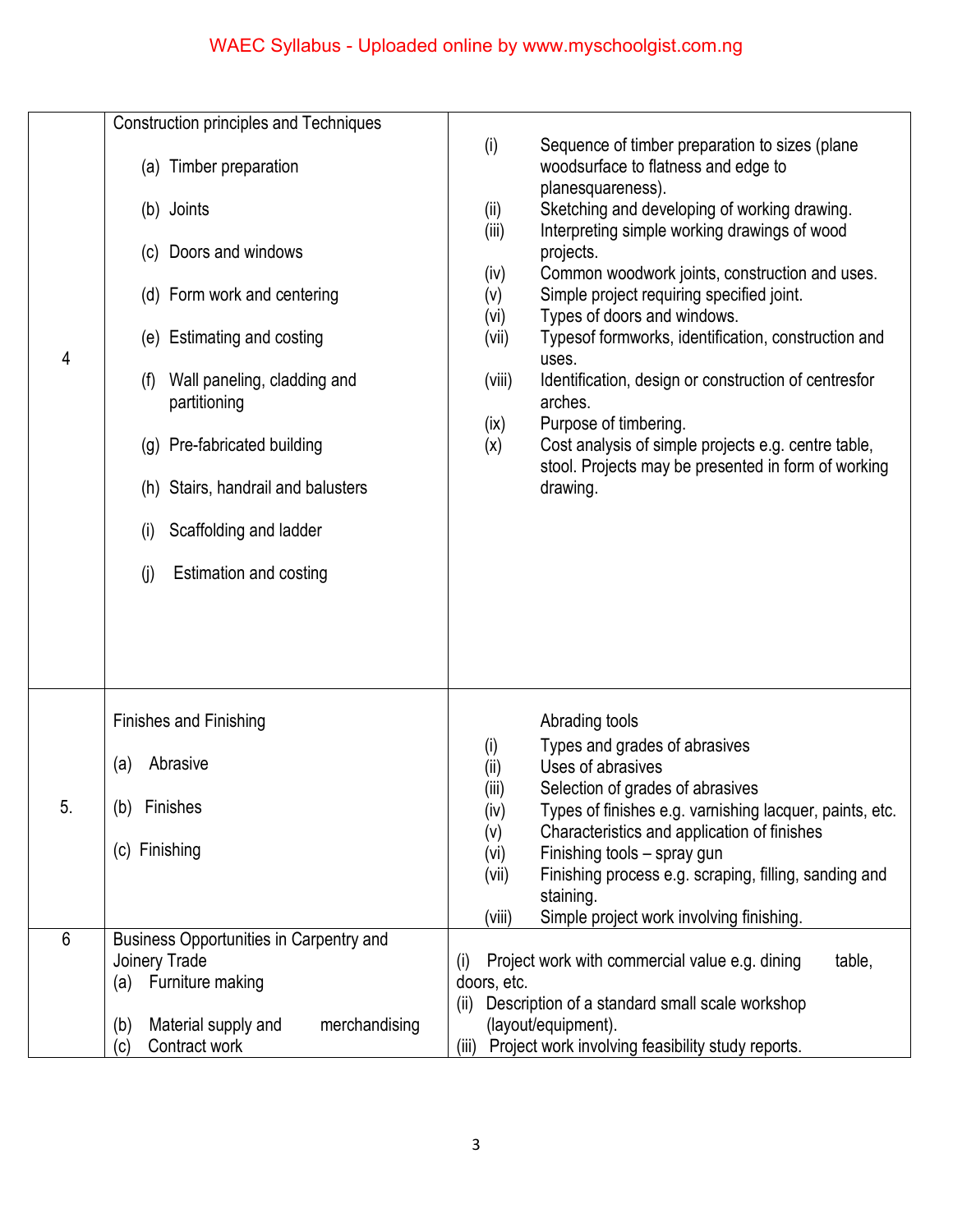# **LIST OF FACILITIES AND MAJOR EQUIPMENT/MATERIALS REQUIRED:**

| ITEM NO.         | <b>EQUIPMENT</b>                                  | <b>QUANTITY REQUIRED</b> |
|------------------|---------------------------------------------------|--------------------------|
| 1.               | Standard Workshop with a good layout and          |                          |
|                  | ventilation                                       |                          |
| 2.               | First aid box                                     | 1                        |
| $\overline{3}$ . | Chart showing Safety Practices in Carpentry and   | 3                        |
|                  | Joinery Workshop                                  |                          |
| 4.               | Complete Tool box                                 | $\mathfrak{Z}$           |
| $\overline{5}$ . | Work Bench                                        | $\overline{3}$           |
| 6.               | G Clamp or F Clamp                                | 10                       |
| 7.               | Safety Equipment - Fire extinguisher, Fire bucket | 1 each                   |
| 8.               | Ratchet Brace or Wheel Brace                      | $\overline{2}$           |
| 9.               | <b>Hand Vice</b>                                  | 10                       |
| 10.              | <b>Bench Vice</b>                                 | 6                        |
| 11.              | <b>Rip Saw</b>                                    | 5                        |
| 12.              | Panel Saw                                         | 5                        |
| 13.              | <b>Crosscut Saw</b>                               | $\overline{5}$           |
| 14.              | <b>Fret Saw</b>                                   | $\overline{3}$           |
| 15.              | Coping Saw                                        | $\overline{2}$           |
| 16.              | <b>Bow Saw</b>                                    | $\overline{2}$           |
| 17.              | <b>Tenon Saw</b>                                  | 10                       |
| 18.              | Dovetail Saw                                      | 5                        |
| 19.              | Jack Plane                                        | $\overline{5}$           |
| 20.              | Smooth Plane                                      | $\overline{5}$           |
| $\overline{21}$  | Plough Plane                                      | $\overline{2}$           |
| 22.              | Rebate Plane                                      | $\overline{2}$           |
| 23.              | <b>Grooving Plane</b>                             | $\overline{2}$           |
| 24.              | Crow Bar                                          | $\overline{2}$           |
| 25.              | <b>Try Square</b>                                 | $\overline{5}$           |
| 26.              | Mitre Square                                      | $\overline{3}$           |
| 27.              | <b>Sliding Bevel</b>                              | $\overline{3}$           |
| 28.              | <b>Marking Gauge</b>                              | 3                        |
| 29.              | Mortise Gauge                                     | $\overline{3}$           |
| 30.              | <b>Pincers</b>                                    | $\overline{2}$           |
| 31.              | Tape Rule(Metric)                                 | $\overline{2}$           |
| 32.              | <b>Firmer Chisel</b>                              | 2 Sets                   |
| 33.              | Mortise Chisel                                    | 2 Sets                   |
| 34.              | Carving Chisel                                    | 2 Sets                   |
| 35.              | Centre bit                                        | 2 Sets                   |
| 36.              | Twist bit                                         | 2 Sets                   |
| 37.              | Drill bit                                         | 2 Sets                   |
| 38.              | Star screw driver                                 | 2 Sets                   |
| 39.              | Long-nose pliers                                  | $\overline{2}$           |